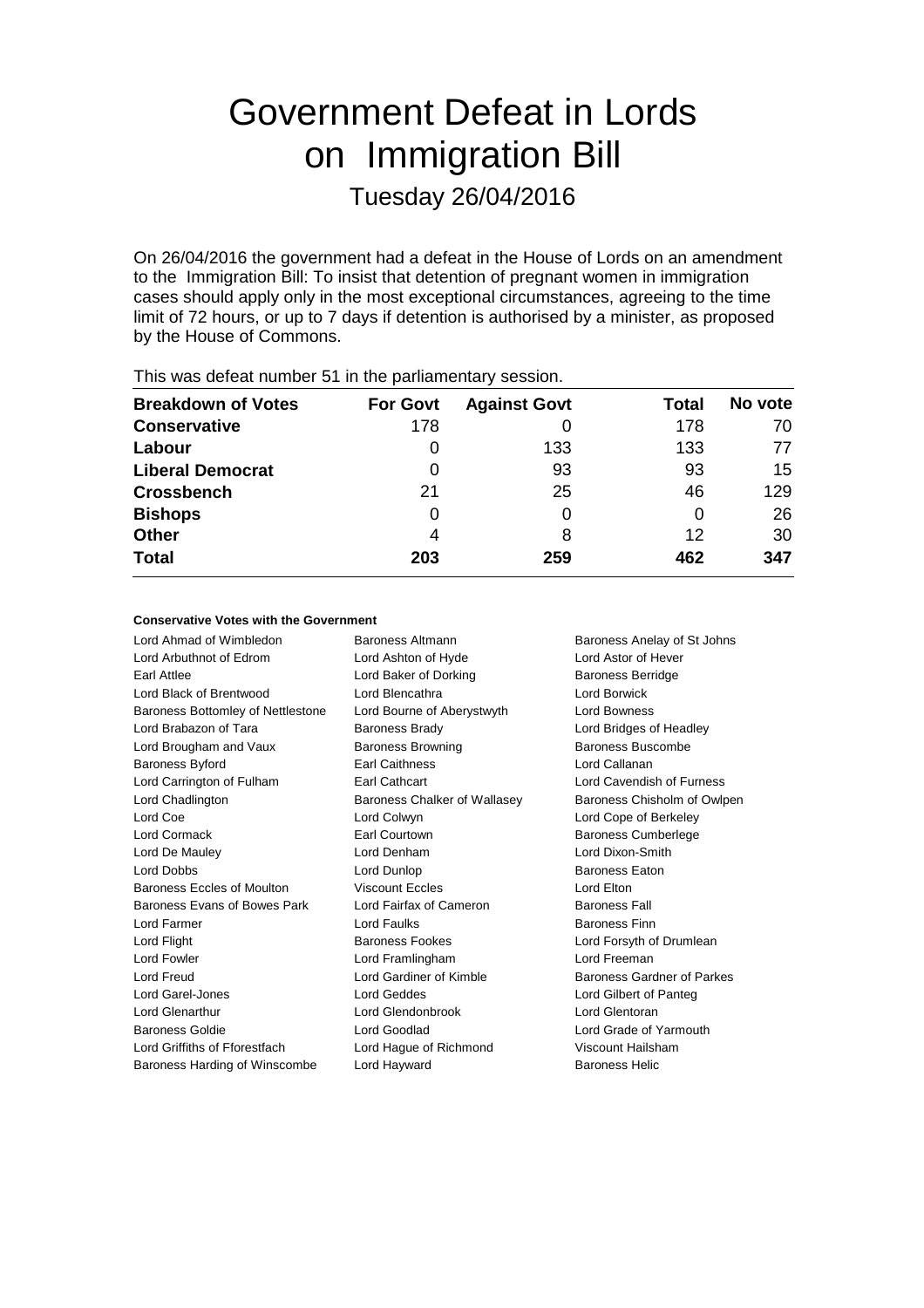Baroness Hodgson of Abinger Lord Hodgson of Astley Abbotts Lord Holmes of Richmond Baroness Hooper Lord Horam Lord Howard of Rising Lord Howard of Lympne **Earl Howe Lord Howell of Guildford** Lord Hunt of Wirral Lord Inglewood Lord James of Blackheath Baroness Jenkin of Kennington Lord Jopling Corporation Lord Keen of Elie Lord King of Bridgwater Lord Kirkham Lord Lang of Monkton Lord Lansley **Lord Lawson of Blaby** Lord Lord Leigh of Hurley Lord Lexden Earl Lindsay Lord Lingfield Earl Liverpool Marquess of Lothian Lord Lucas Lord Lupton Lord Lyell Lord MacGregor of Pulham Market Lord Mancroft Lord Marland Lord Marlesford Lord McColl of Dulwich Baroness McGregor-Smith Baroness McIntosh of Pickering Baroness Mobarik **Baroness Morris of Bolton** Lord Moynihan Baroness Neville-Jones Baroness Neville-Rolfe Baroness Newlove Baroness Noakes Lord Northbrook Lord Norton of Louth Lord O'Shaughnessy Baroness O'Cathain Lord O'Neill of Gatley Lord Patten **Baroness Perry of Southwark** Baroness Pidding Lord Popat **Lord Porter of Spalding Lord Price** Lord Prior of Brampton **Baroness Rawlings** Baroness Redfern Lord Renfrew of Kaimsthorn Lord Ribeiro Viscount Ridley **Lord Risby Communist Communist Lord Robathan Communist Communist Communist Communist Communist Communist Communist Communist Communist Communist Communist Communist Communist Communist Communist Communist Communist Commun** Lord Sassoon **Baroness Scott of Bybrook** Baroness Seccombe Earl Selborne Lord Selkirk of Douglas Lord Selsdon Baroness Shackleton of Belgravia Lord Sheikh Lord Sherbourne of Didsbury Lord Shinkwin Earl Shrewsbury Lord Skelmersdale Lord Smith of Hindhead Lord Spicer Lord Spicer Baroness Stedman-Scott Lord Sterling of Plaistow Baroness Stowell of Beeston Lord Strathclyde Baroness Stroud Lord Suri Lord Taylor of Holbeach Lord Trefgarne Viscount Trenchard Lord Trimble Lord True Lord Tugendhat Viscount Ullswater Baroness Verma Lord Vinson Lord Wakeham Baroness Warsi Lord Whitby Baroness Wilcox Lord Willetts **Baroness Williams of Trafford** Lord Young of Cookham Viscount Younger of Leckie

Lord Henley Baroness Heyhoe Flint Lord Higgins

#### **Conservative Votes against the Government**

#### **Labour Votes with the Government**

#### **Labour Votes against the Government**

Lord Hain Viscount Hanworth Lord Harris of Haringey

Baroness Adams of Craigielea Lord Alli Lord Anderson of Swansea Baroness Andrews **Baroness Armstrong of Hill Top** Baroness Bakewell Lord Bassam of Brighton **Lord Beecham** Baroness Billingham Baroness Blackstone Baroness Blood Lord Boateng Lord Bradley Lord Bragg Lord Brennan Lord Brookman Lord Campbell-Savours Lord Carter of Coles Lord Cashman Viscount Chandos Lord Clark of Windermere Lord Clarke of Hampstead Lord Collins of Highbury Baroness Corston Baroness Crawley Lord Davies of Stamford Lord Davies of Oldham Lord Desai **Baroness Donaghy** Baroness Donaghy Baroness Drake Lord Dubs **Lord Elder Baroness Farrington of Ribbleton** Lord Faulkner of Worcester Lord Foster of Bishop Auckland Lord Foulkes of Cumnock Baroness Gale **Baroness Golding** Lord Giddens **Baroness Golding** Lord Gordon of Strathblane Baroness Gould of Potternewton Lord Grocott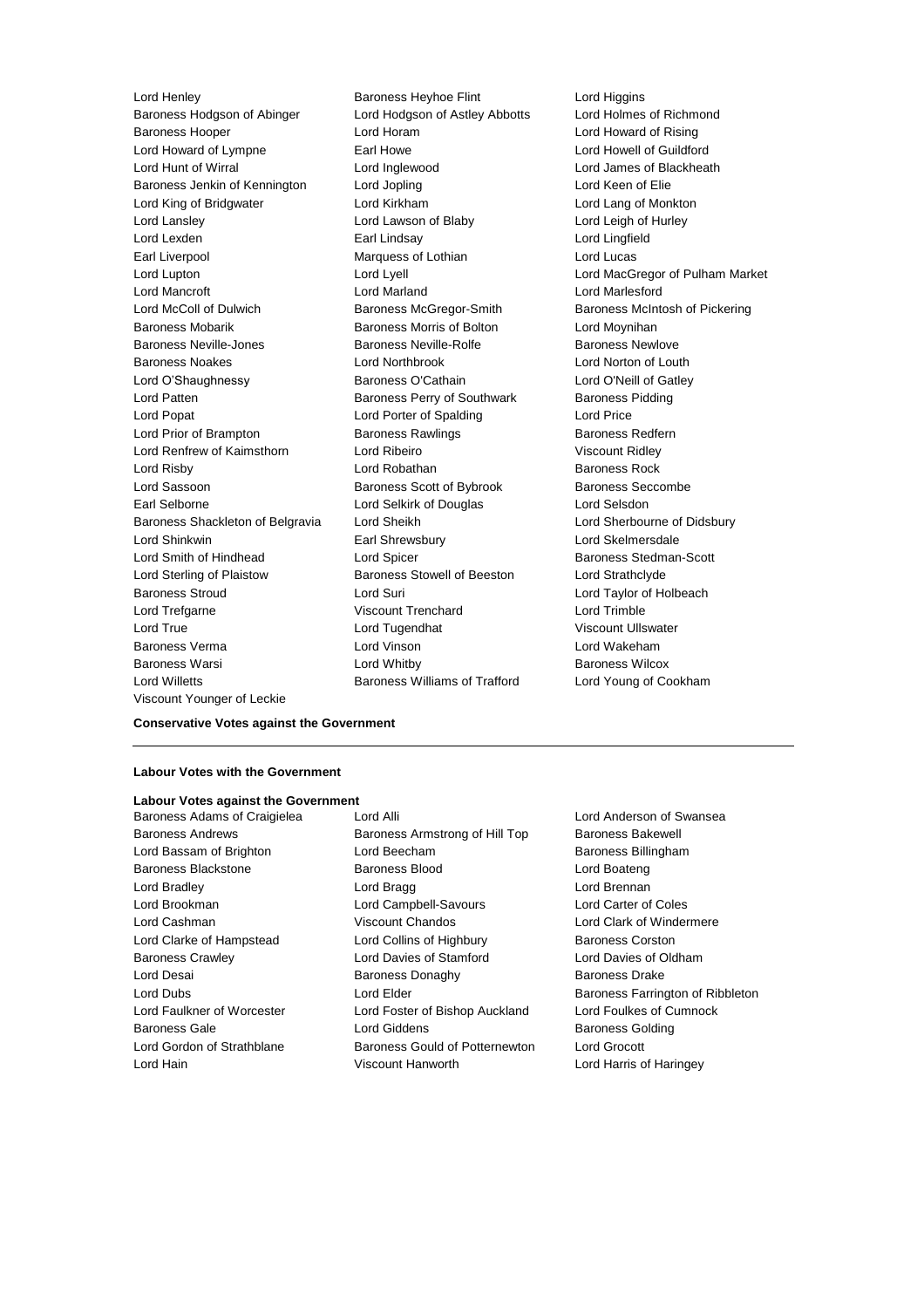Lord Harrison Lord Hart of Chilton Lord Haskel Lord Hollick Baroness Hollis of Heigham Lord Howarth of Newport Baroness Howells of St Davids Lord Hoyle Lord Hughes of Woodside Lord Hunt of Chesterton Lord Hunt of Kings Heath Lord Irvine of Lairg Baroness Jay of Paddington **Lord Jones Baroness Jones of Whitchurch** Baroness Jowell **Baroness** Conditional Lord Judd **Baroness Kennedy of The Shaws** Lord Kennedy of Southwark Baroness King of Bow Baroness Kinnock of Holyhead Lord Kinnock Lord Kirkhill Lord Knight of Weymouth Baroness Lawrence of Clarendon Lord Layard Lord Lea of Crondall Baroness Liddell of Coatdyke Lord Liddle Lord Lines Lord Lipsey Baroness Lister of Burtersett Lord MacKenzie of Culkein Baroness Mallalieu Lord Maxton Lord McAvoy Lord McConnell of Glenscorrodale Baroness McDonagh Lord McFall of Alcluith Baroness McIntosh of Hudnall Lord Mitchell **Lord Monks** Lord Monks **Baroness Morgan of Huyton** Baroness Morris of Yardley Lord Morris of Aberavon Lord Morris of Handsworth Lord Murphy of Torfaen **Baroness Nye** Lord O'Neill of Clackmannan Lord Patel of Bradford Lord Pendry Lord Plant of Highfield Lord Ponsonby of Shulbrede Baroness Prosser Baroness Quin Lord Radice **Baroness Ramsay of Cartvale** Lord Rea Baroness Rebuck Lord Reid of Cardowan Lord Richard Lord Rosser Lord Rowlands Lord Sawyer Baroness Sherlock Viscount Simon Lord Smith of Leigh Baroness Smith of Basildon **Lord Snape Baroness Symons of Vernham Dean** Baroness Taylor of Bolton Baroness Thornton Lord Tomlinson Lord Touhig Lord Tunnicliffe Baroness Wall of New Barnet Baroness Warwick of Undercliffe Lord Watson of Invergowrie Lord Watts Baroness Wheeler **Baroness Whitaker** Lord Whitty Lord Wills Lord Wood of Anfield Baroness Worthington Baroness Young of Old Scone

Baroness Hayter of Kentish Town Baroness Healy of Primrose Hill

#### **Liberal Democrat Votes with the Government**

#### **Liberal Democrat Votes against the Government**

Baroness Bakewell of Hardington Mandeville Lord Rennard Lord Roberts of Llandudno Lord Rodgers of Quarry Bank

Baroness Benjamin Baroness Bonham-Carter of Yarnbury Baroness Bowles of Berkhamsted Lord Bradshaw Baroness Brinton Lord Bruce of Bennachie Lord Burnett **Baroness Burt of Solihull** Lord Campbell of Pittenweem Lord Carlile of Berriew Lord Chidgey Lord Clement-Jones Lord Cotter **Lord Dholakia** Baroness Doocey Baroness Falkner of Margravine Baroness Featherstone Lord Foster of Bath Lord Fox Baroness Garden of Frognal Lord German Baroness Grender Baroness Hamwee Baroness Harris of Richmond Baroness Humphreys Lord Hussain Baroness Hussein-Ece Baroness Janke Baroness Jolly Lord Jones of Cheltenham Lord Kirkwood of Kirkhope Baroness Kramer Lord Lee of Trafford Lord Lester of Herne Hill Lord Loomba Baroness Ludford Lord Macdonald of River Glaven Lord Maclennan of Rogart Baroness Maddock Baroness Manzoor Lord Marks of Henley-on-Thames Lord McNally Baroness Miller of Chilthorne Domer Lord Newby **Baroness Northover** Baroness Northover Lord Oates Earl Oxford and Asquith Lord Paddick Lord Palmer of Childs Hill Baroness Parminter Lord Purvis of Tweed Baroness Randerson Lord Razzall Lord Redesdale

Lord Addington Lord Allan of Hallam Lord Ashdown of Norton-sub-Hamdon Baroness Barker **Lord Beith**